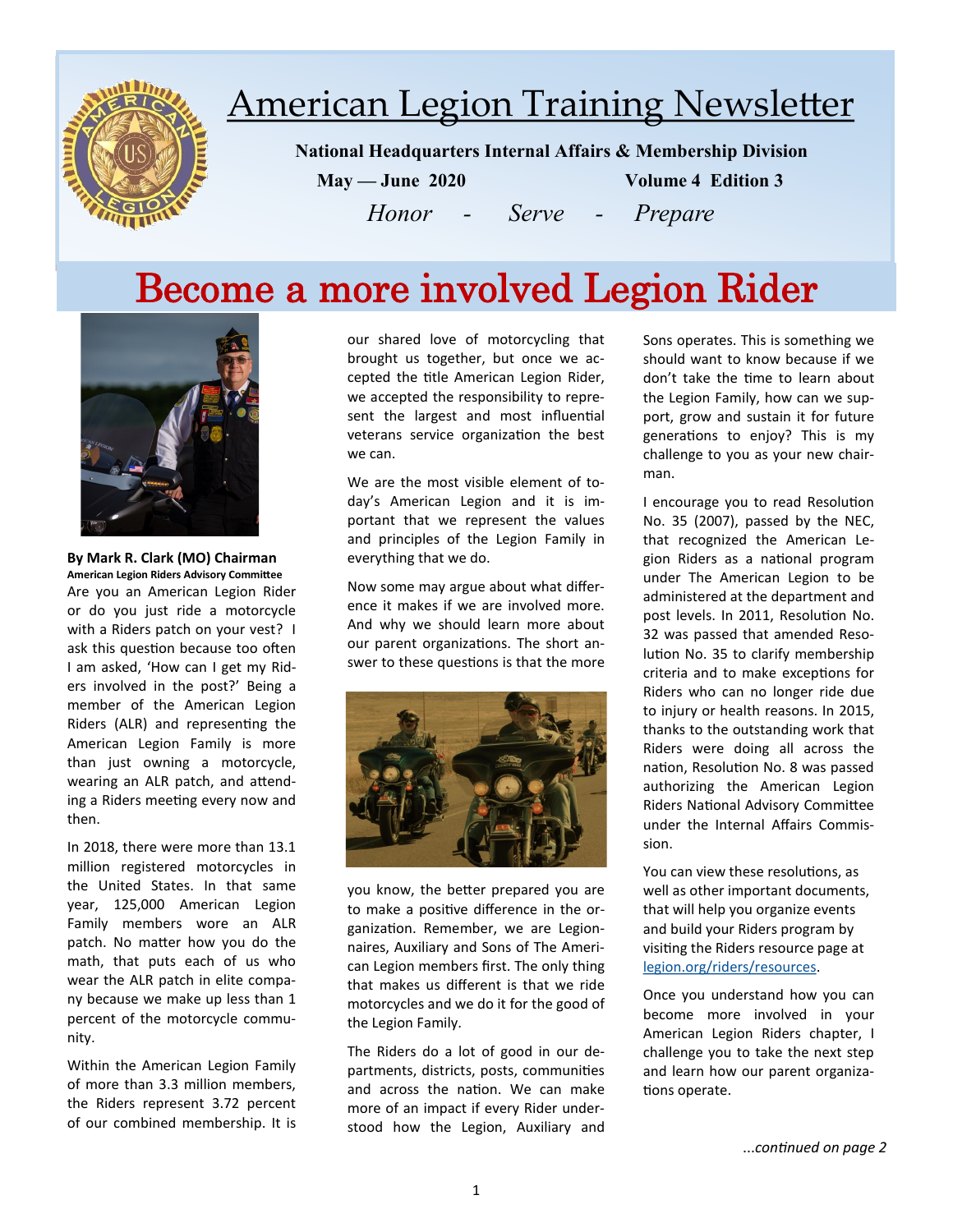#### Become a more involved Legion Rider *continued from page 1*

You can find The American Legion Post Officers Manual at [legion.org/publications/246556/2019](https://www.legion.org/publications/246556/2019-officers-guide)-officers-guide. The American Legion Auxiliary Unit Guidebook can be found at [alaforveterans.org/ALA](https://www.alaforveterans.org/ALA-Unit-Guide-Book--Revised-and-ready-for-members/)-Unit-Guide-Book--Revised-and-ready-for-members/. The Sons of The American Legion Squadron Handbook can be found at [legion.org/sons/files/handbook16.pdf.](https://www.legion.org/sons/files/handbook16.pdf) You can also learn a great deal by attending post, unit and squadron meetings. Another great resource is the online American Legion Basic Training Course that only takes about two hours to complete. It can be found at [legion.org/basictraining.](https://www.legion.org/basictraining)

Dig into these manuals and learn as much as you can. Then take that knowledge and educate your peers in both the Riders and in your Legion Family to help get everyone excited about becoming a leader and making a difference. It only takes one person to start a wildfire of enthusiasm in a post − are you that person? If no, why not?

As I travel around my department and across the nation, I am seeing more and more Riders wearing post, district and department officer caps in our family organizations and that is good for our future. But like most organizations, only about 10 to 20 percent of our members are actively involved and that is what I am hoping to change with your help.



If you are new to the Riders or to the American Legion Family, seek out one of these leaders, ask questions and get involved. You will quickly find that a good, kind, faithful and patriotic spirit lives and breathes in the American Legion Family. It is this spirit that binds us to a common cause and why we ride for God and Country. Each of us who wears the vest and patch of the American Legion Riders has a responsibility to those who paved the way for us, and to those who will follow our example and lead the next generation of Riders to make a difference in the American Legion Family. Each of us should seek out information, attend our department and national conventions, and do all we can to become a

more involved American Legion Rider.

I am a strong believer in training and believe that knowledge is like ammunition − you can't stay in the fight long without it. The more we know, the better prepared we will be to overcome the challenges we are sure to face and together I know we will meet the challenge.

For my non-riding Legion Family members, help your American Legion Riders chapter to become fully integrated into your post family. Accept them just as you would any other Legionnaire, Auxiliary or Sons member. You will find behind that often-rough

appearance a heart of gold ready and willing to help. An ALR chapter can increase the footprint of your post and reach areas of the community that otherwise would go unseen. This can be a huge recruitment opportunity that you don't want to pass up. If you give them a chance they may surprise you and the team you build could be the difference between losing your post to failing membership or growing it to last for decades to come.

As your ALR Advisory Committee chairman, I promise to work every day to become a more involved Rider and Legionnaire. I hope that you will join me in that quest because the more we know, the better we will be at leading our Legion Family into the future. Ride safe and thank you for all you do!

**Check back often for updates and additions to the training area of the webpage: [legion.org/training](https://www.legion.org/training) Click on:** *District Training In A Box*

**Questions? Email us at: [LegionTraining@legion.org](mailto:LegionTraining@legion.org)**



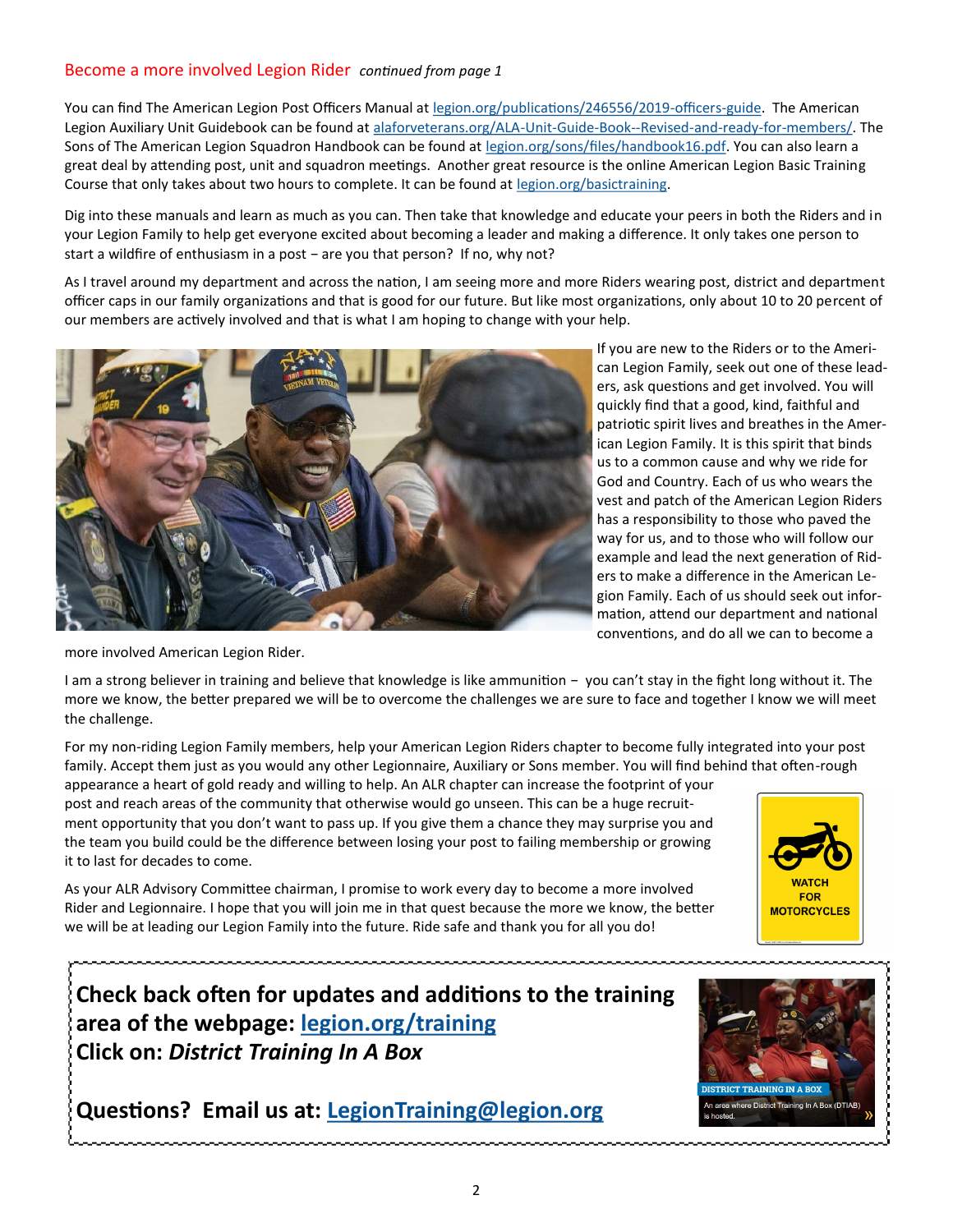## Options for online training



*Autrey B. James, Chairman Department of California Training Committee*

In the time of COVID-19, training is even more important to our organization.

As many of us have turned to virtual meetings in order to communicate, I suggest you use whatever online meeting platform you are using for meetings as a way to engage members with training. I am going to outline some best practices I have learned in developing, preparing for and delivering online training.

Since COVID-19 has forced many of us to shelter in place and work from home, we have turned to different platforms like Zoom, GotoMeeting, Skype and other services as a way to conduct business. As the training coordinator in California, I wanted to find a way to keep our fledgling training program expanding so I immediately turned to online as our delivery method. There are many different programs available and most fall into one of two categories − actual meeting platforms or webinar platforms. I chose an online meeting platform over the webinar format to be able to easily engage members and get the type of feedback you expect when teaching or facilitating in a classroom setting.

**Design your training after selecting a platform.** My advice is to stick to one topic in your training. For example, instead of training on post finance officer duties in general, break it up. Three separate sessions might focus on preparing for the post audit, cash management procedures and preparing a finance report. It is easier for people to

digest the material in a short, concise block of information. If you try to conduct a four-hour multi-topic training, you will lose your audience because there are far too many distractions you will have to contend with. If you focus on only one topic, you can cover it well and students will be able to absorb the material. An added benefit is that you will have topics for additional training by breaking each general topic into multiple, concise segments.

**Design topics for 30-minute blocks.** 

This is outside the norm of what we do for various in-person trainings in our organization. If you design a 50-minute block, there will be a lot of material for the viewer to digest and it is inevitable you will go over the time allotted. If there are more questions in these online trainings, Legionnaires seem to feel more comfortable sharing and asking questions in the safety of their homes. Remember, we are trying to train but we also want our Legionnaires to be engaged in the process. This can only be accomplished if you allow time to share ideas. If you build that time into the schedule, it will be a far more enjoyable experience for all involved.

**Incorporate visuals into your training.**  You can use PowerPoint slides or documents on screen to help with visual learners because all of us learn in different ways. If you like to use video clips in training be aware that not every platform accommodates the playing of the audio from a video clip shown. Some people also learn best by hands on experience which does not lend itself well to live online training. A way to engage those learners is to incorporate a case study or scenario in the training to allow them to work through the process using the tools you are giving them in the instruction. Case studies are used in online learning environments and in classroom settings. In The American Legion, case studies are often referred as scenarios and are incorporated in training for both National American Legion College and department level Legion Colleges. If you have different ways to help convey the information,

the more likely your audience will retain the information you present.

**Prepare for delivery.** Once you have designed your training prepare for delivery of the training by practicing. You want to be comfortable with operating the platform you are delivering the training on, and you want to know how to share documents on screen, as well as how to turn on and off your camera and audio. The different platforms I researched have some type of chat feature so make sure you know how to open and use that feature.

**Help your attendees practice.** In the training materials you send out, provide a link to a video that shows how to log in and use the platform. This will help attendees get comfortable with the



online meeting/training format. This may help to increase attendance.

**Prepare your presentation space.** It can be very distracting to the attendees if you, the presenter, have a busy background. A plain wall is best, however, if you do not have one try to keep your background as simple as possible. In short, if you have a treadmill coat rack as your background, it might be time to hang up your coats.

**Deliver training in teams of two.** I suggest having one person do the actual presentation and a second person to address questions that come in the chat room, help with technical issues, set the rules, and other duties that will allow the presenter to focus on the training and make the atmosphere comfortable for attendees. It is very difficult to both present and take care of

...*continued on next page*